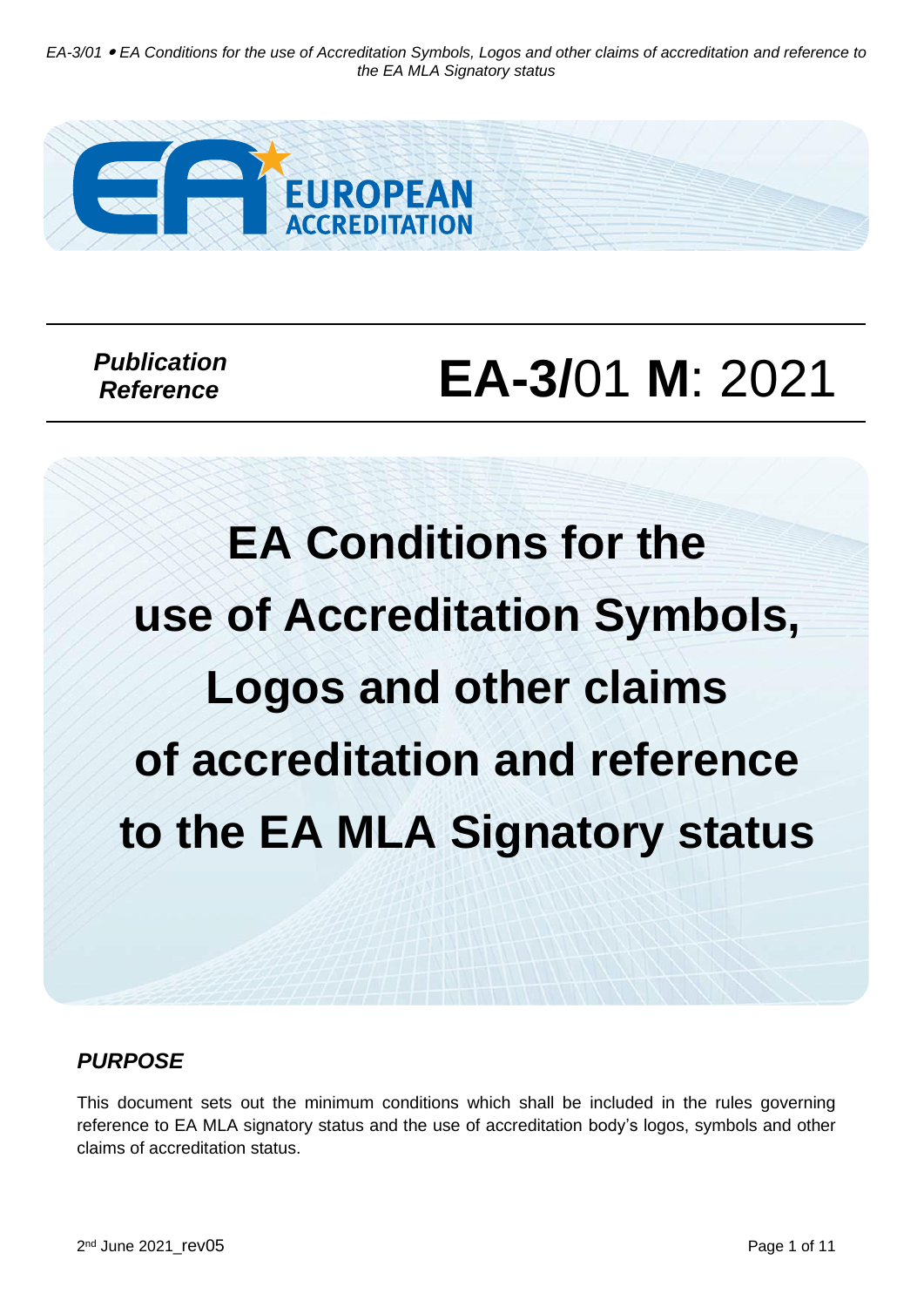#### *Authorship*

This document has been prepared by the EA Horizontal Harmonization Committee.

#### *Official language*

The text may be translated into other languages as required. The English language version remains the definitive version.

# *Copyright*

The copyright of this text is held by EA. The text may not be copied for resale.

#### *Further information*

For further information about this publication, contact your national member of EA or the EA Secretariat.

Please check our website for up-to-date information at [http://www.european-accreditation.org](http://www.european-accreditation.org/)

| Category:                         | Members' procedural document - Mandatory |
|-----------------------------------|------------------------------------------|
| Date of endorsement:              | $1st$ June 2021                          |
| Date of implementation: Immediate |                                          |
| <b>Transition period:</b>         | None                                     |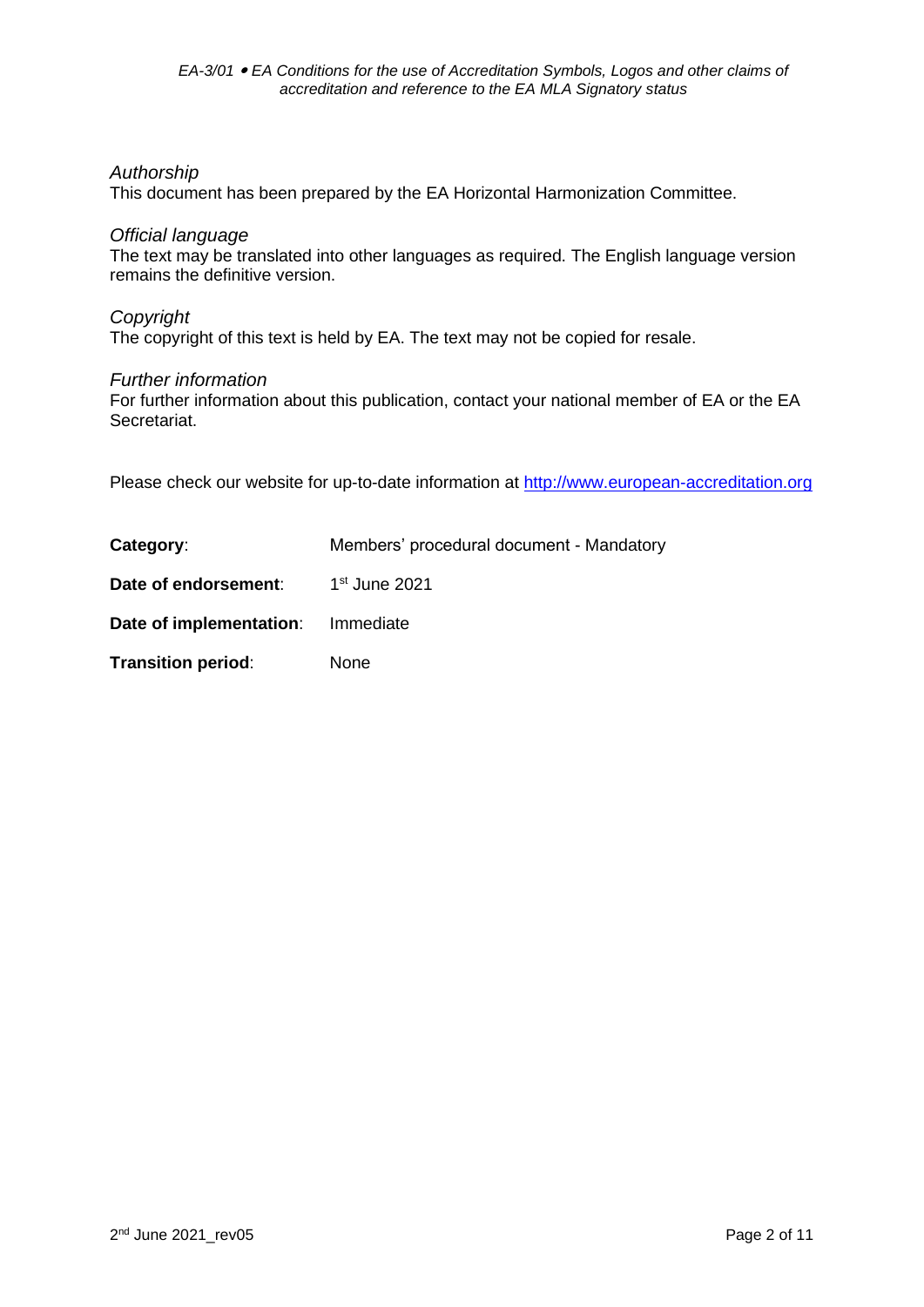# *CONTENTS*

| 1            |                                                                                                                                         |
|--------------|-----------------------------------------------------------------------------------------------------------------------------------------|
| $\mathbf{2}$ |                                                                                                                                         |
| 3            |                                                                                                                                         |
| 4            |                                                                                                                                         |
| 5            |                                                                                                                                         |
| 5.1          |                                                                                                                                         |
| 5.2          |                                                                                                                                         |
| 5.3          |                                                                                                                                         |
| 6            | GENERAL RULES FOR OTHER CLAIMS OF ACCREDITATION7                                                                                        |
| 7            | <b>GENERAL RULES FOR REFERENCE TO EA MLA SIGNATORY STATUS7</b>                                                                          |
| 7.1          | RULES FOR NABS REFERRING TO EA MLA SIGNATORY STATUS 8                                                                                   |
| 7.2          | <b>RULES FOR CABS REFERRING TO EA MLA SIGNATORY STATUS OF THE NAB 8</b>                                                                 |
| 8            | <b>RULES FOR USE OF ACCREDITATION SYMBOL, OTHER CLAIMS OF</b><br><b>ACCREDITATION AND/OR REFERENCE TO NAB'S MLA SIGNATORY STATUS BY</b> |
| 8.1          |                                                                                                                                         |
| 8.2          |                                                                                                                                         |
| 8.3          |                                                                                                                                         |
| 9            |                                                                                                                                         |
| 10           |                                                                                                                                         |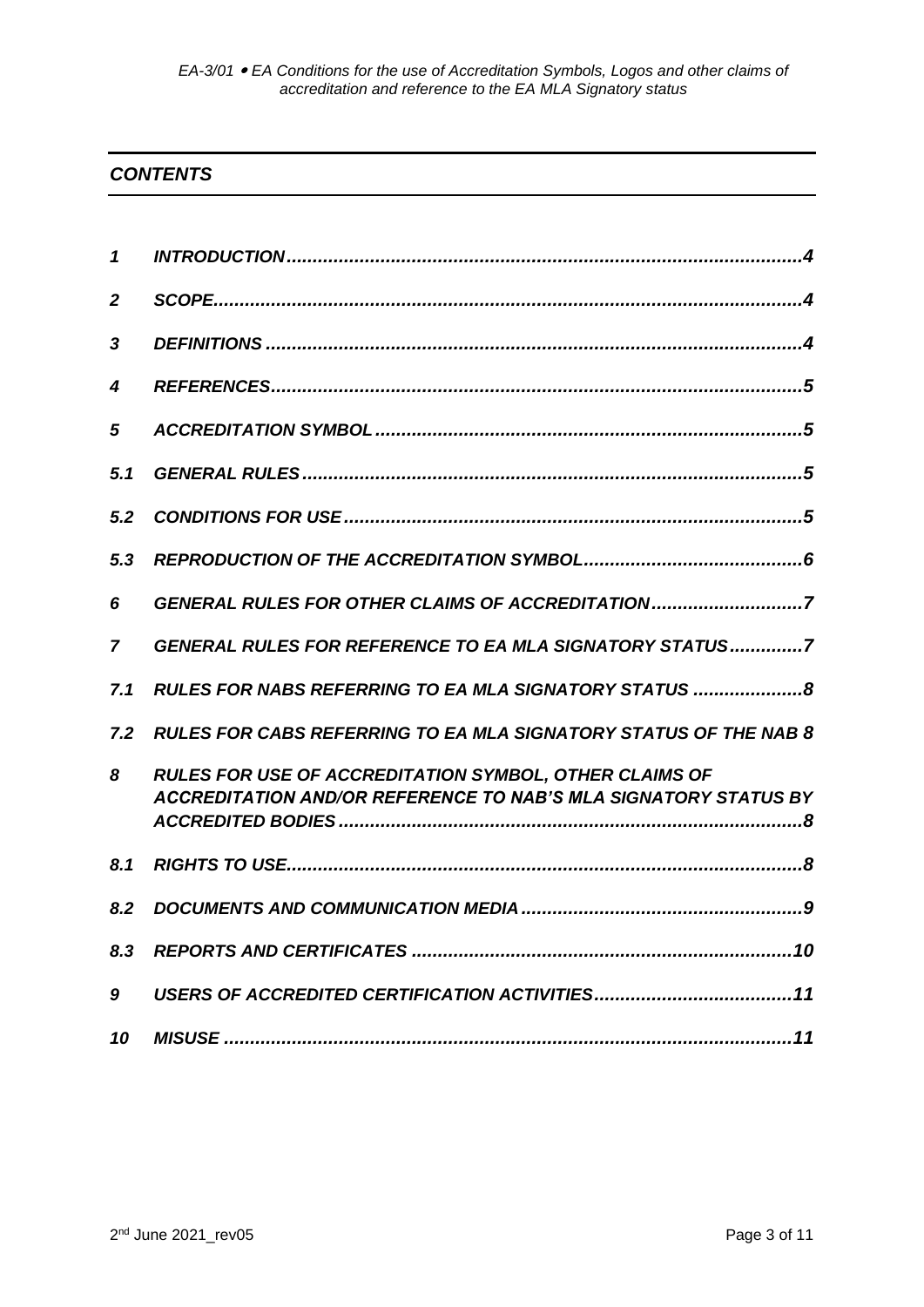# <span id="page-3-0"></span>*1 INTRODUCTION*

In this text the term "shall" is used throughout this document to indicate those provisions which are mandatory. The term "should" is used to indicate those provisions which, although not mandatory, are provided by EA as a recognized means of meeting the requirements (i.e. guidance). Accreditation bodies whose systems do not follow this guidance in any respect will only be acceptable if they can demonstrate that their solutions meet the relevant clause in an equivalent way. The term "may" indicates a permission and the term "can" indicates a possibility or a capability.

This document takes into account the requirements of ISO/IEC 17011, as well as applicable IAF and ILAC mandatory documents and resolutions.

# <span id="page-3-1"></span>*2 SCOPE*

This document addresses the various aspects a National Accreditation Body (NAB) shall cover when setting out the rules applicable to accredited Conformity Assessment Bodies (CABs) for use of its accreditation logo, symbol and other claims of accreditation and for reference to its EA MLA signatory status.

# <span id="page-3-2"></span>*3 DEFINITIONS*

The definitions of **accreditation body logo** and **symbol, conformity assessment activity and body** are given in ISO/IEC 17011.

**Accreditation field**: The unique combination of a conformity assessment field (EA MLA Level 2) and a standard containing requirements for conformity assessment bodies (CABs) performing that activity (EA MLA Level 3), e.g.: Testing & EN ISO/IEC 17025.

**Reference to accreditation**: It is one example of a claim of accreditation status and consists of a text or a statement used by an accredited CAB to refer to its accreditation, identifying the accreditation number/code and the national accreditation body (NAB).

**Reference to EA Multilateral Agreement (MLA) signatory status**: It is a statement or text used by a NAB or an accredited CAB to refer to the NAB signatory status of the EA MLA for a given accreditation field.

**Accredited report/certificate**: A report or a certificate containing conformity assessment results covered by the CAB's accreditation scope and bearing the accreditation symbol or an equivalent reference to accreditation. Throughout the text it should read report and/or certificate as applicable, even if only report is mentioned.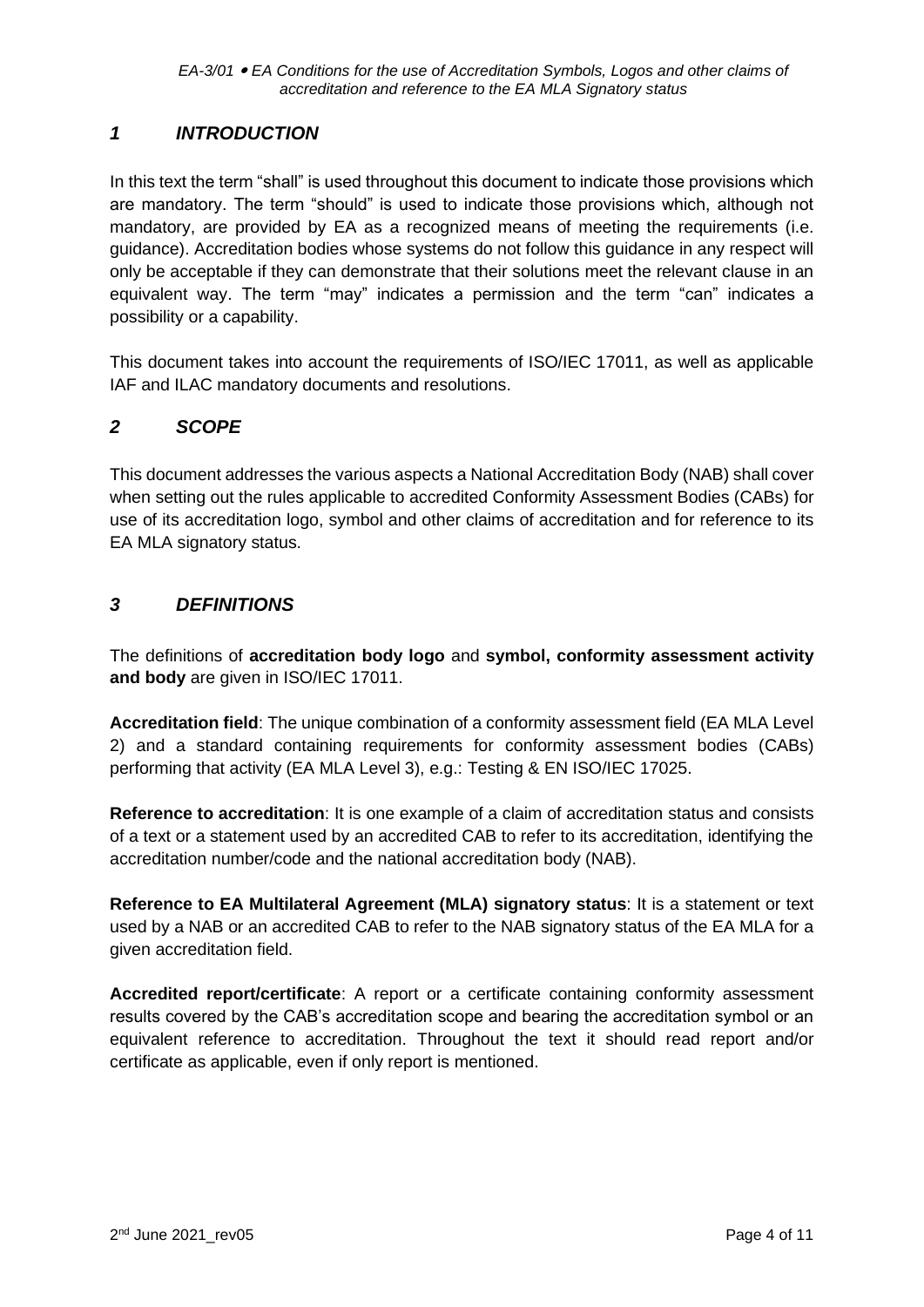# <span id="page-4-0"></span>*4 REFERENCES*

- *•* **ISO/IEC 17011** Conformity assessment General requirements for accreditation bodies accrediting conformity assessment bodies.
- *•* **EA-1/06** EA Multilateral Agreement. Criteria for signing. Policy and procedures for development.
- *•* **ILAC P8** ILAC Mutual Recognition Arrangement (Arrangement): Supplementary Requirements for the Use of Accreditation Symbols and for Claims of Accreditation Status by Accredited Conformity Assessment Bodies.

# <span id="page-4-1"></span>*5 ACCREDITATION SYMBOL*

# <span id="page-4-2"></span>**5.1 General rules**

NABs shall have an accreditation symbol per accreditation field to indicate the type of conformity assessment activity (CAA) an accreditation is related to. The indication of the accreditation field shall give an unambiguous reference to the type of CAA (see Table 1 of EA-1/06). It may also display the EA MLA level 3 standard. The accreditation symbol shall be accompanied by a unique reference to the accredited CAB (number, code or other identifier), so that a reader can identify/confirm the corresponding accreditation scope and the NAB can control any undue use, misuse or abuse.

The NAB may have a logo to identify itself and communicate its name to the public. The use of the NAB logo shall be restricted to the NAB.

The logo used by the NAB shall be different from the accreditation symbol. The NAB logo and accreditation symbol shall be legally protected. Formal registration covering the countries where the NAB operates is recommended.

# **5.2 Conditions for Use**

#### **5.2.1 NAB accreditation symbol(s)**

The NAB shall set out conditions for the use of its accreditation symbol(s) by accredited CABs, according to the transparency concept below.

When a CAB's customer requires an activity, which is covered by the CAB's scope of accreditation, it is an implicit expectation of the customer to get an accredited report/certificate. So, for conformity assessment activities that are covered by the CAB`s scope of accreditation, the CAB shall issue an accredited report/certificate unless explicitly agreed in a legal or documented arrangement between the CAB and its customer. In these cases, the CAB shall inform its customer that such reports/certificates are not accredited reports/certificates and are consequently not covered by EA MLA.

However, this last possibility cannot be applied when the reports/certificates containing results covered by the accreditation scope are in an area where accreditation is mandatory by law or under contractual conditions (e.g.: under a conformity assessment scheme) or when they are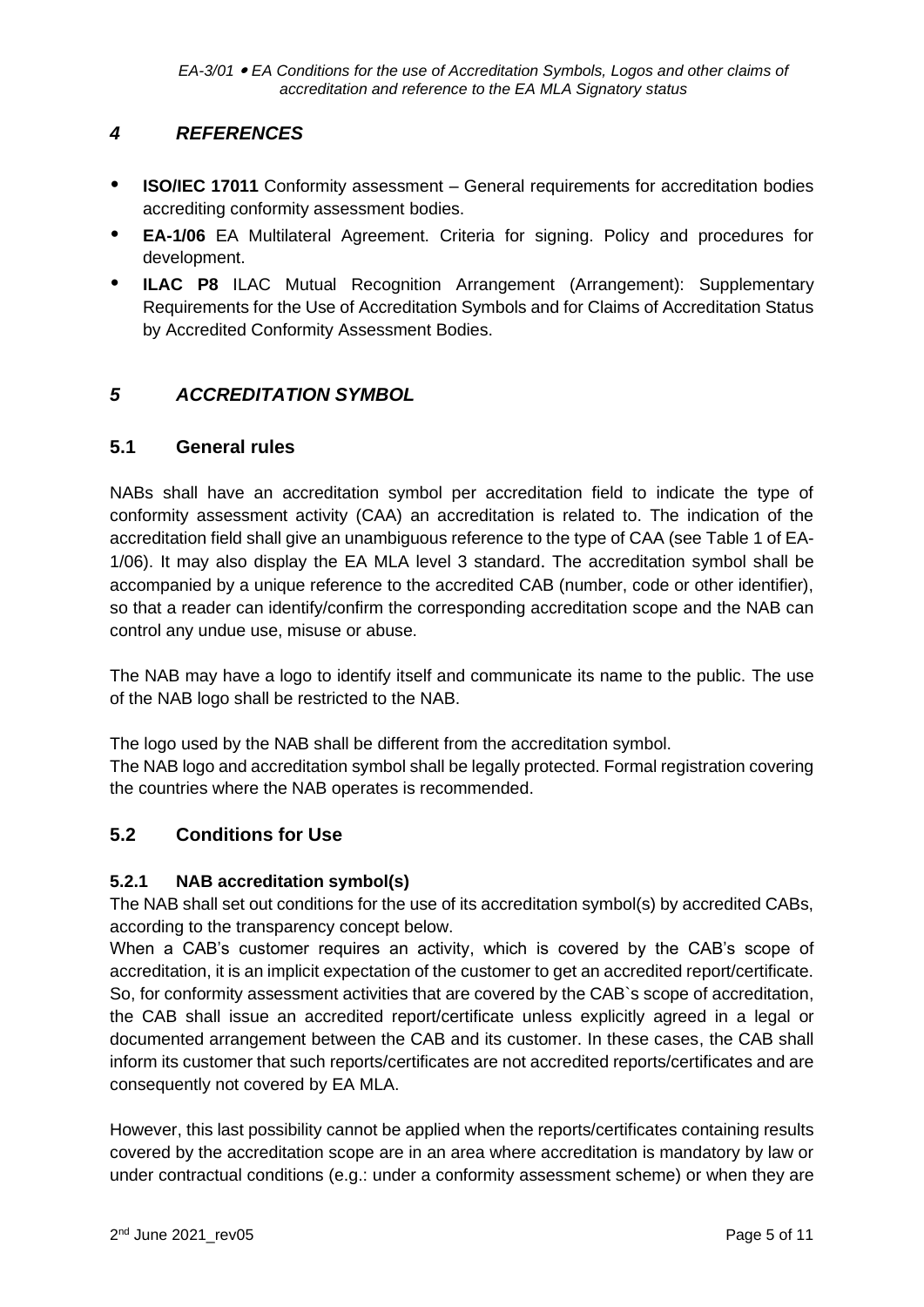to be displayed or sent to third parties (public or authorities). In such cases, the use of the accreditation symbol or a claim of accreditation status is mandatory, unless prevented by legal or regulatory requirements.

In the case of certification of management systems, certification bodies (CBs) shall issue accredited certificates if they concern scopes for which they are accredited in accordance with the IAF Resolution 2016-17.

In the case of certification of products, CBs shall issue accredited certificates if they concern scopes for which they have been accredited in accordance with the IAF Resolution 2018-13.

In the case of certification of persons, CBs shall issue accredited certificates if they concern scopes for which they have been accredited in accordance with the IAF Resolution 2017-19.

The NAB shall set out such conditions to ensure that the accreditation symbol is not used in such circumstances as may be considered to mislead clients or to bring accreditation and/or EA MLA recognition into disrepute. In particular, it shall not mislead as to what is accredited (scope) or who holds accreditation.

The NAB shall require that the CAB informs it of any misuse or abuse of the accreditation symbol or logo that it encounters.

The NAB shall set out minimum requirements regarding such use on:

- documents directly related to an accredited service such as reports/certificates (including electronic reports/certificates);
- communication media (e.g. websites and social media, letterheads, promotional material).

#### **5.2.2 NAB logo**

<span id="page-5-0"></span>The NAB shall set out conditions for use of the NAB logo by, where applicable, its permanent staff members, assessors and other personnel working for the NAB, so that it does not mislead or confuses who is the NAB and the authority/function of the users.

#### **5.3 Reproduction of the accreditation symbol**

#### **5.3.1 General display rules**

The NAB shall set out the rules for display of the accreditation symbol including information on:

- *•* format, proportions, size and colours;
- positioning of the accreditation number or code or other identifier of the accredited CAB;
- *•* indication of the accreditation field;
- relative positioning of the accreditation symbol and the accredited CAB's logo in order to prevent misleading information;
- the possibility to combine several accreditation symbols (see 5.3.2);
- *•* the possibility to use embossed, relief or die-stamped versions or other graphical or digital variations;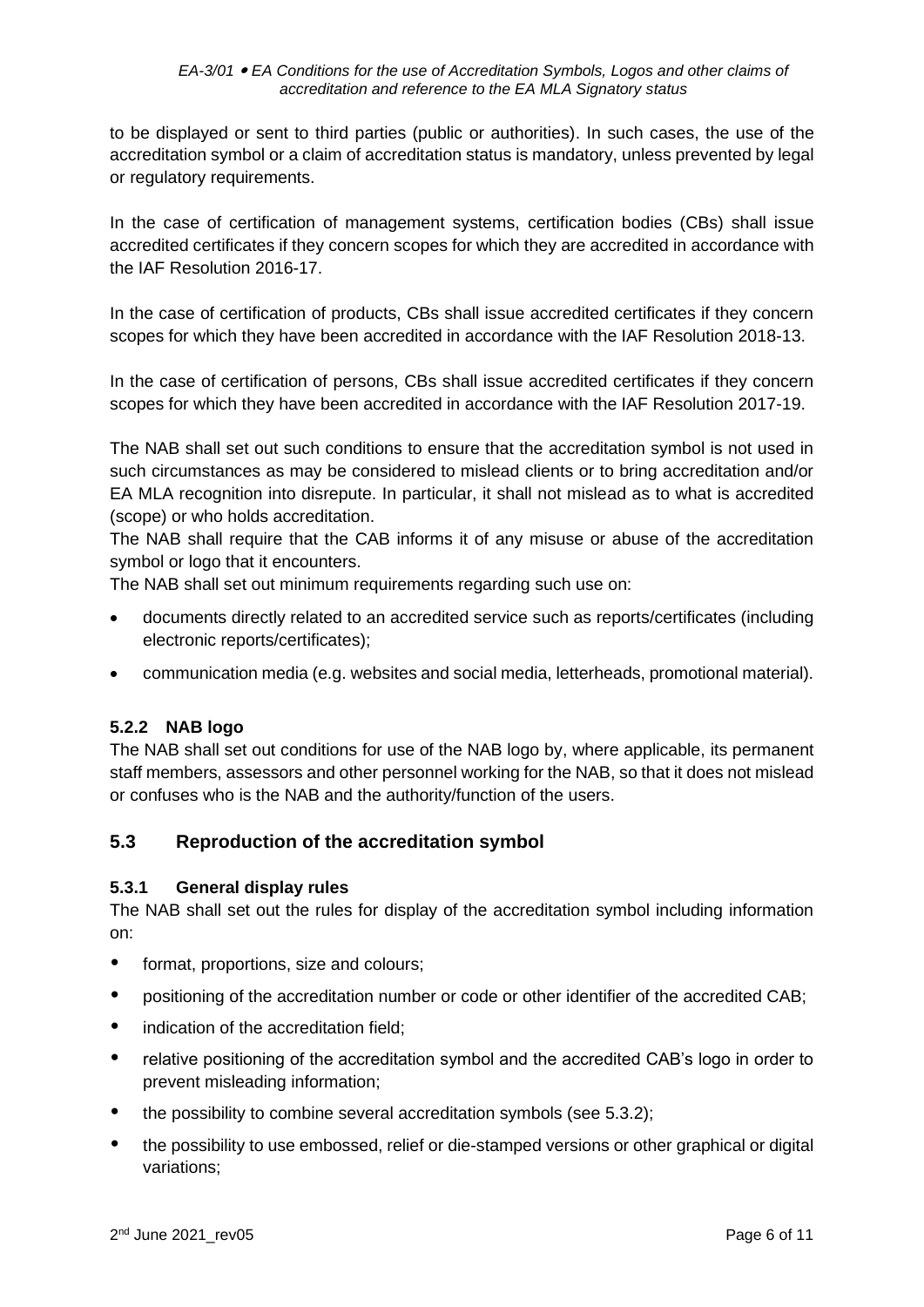*EA-3/01 EA Conditions for the use of Accreditation Symbols, Logos and other claims of accreditation and reference to the EA MLA Signatory status*

*•* the prohibition that any other body or entity that is not accredited uses the accreditation symbol - however they can display documents provided by the accredited CABs exceptions may be allowed as stated in section 9.

## **5.3.2 Multiple accreditations**

The NAB may have rules allowing accredited CABs being accredited for several accreditation fields to use a combined accreditation symbol where similar accreditation symbols are used for each accreditation field. The combined accreditation symbol shall be used with reference to each type of CAA and each accreditation number or code only in communication media. The combined accreditation symbol cannot be displayed on conformity assessment reports/certificates.

#### **5.3.3 Association rules**

The NAB shall also set out the conditions for the CABs displaying together with the NAB accreditation symbol, other symbols or marks in reports/certificates or in communication media, in order to avoid undue associations or misunderstandings regarding what or who is accredited and who provided the accreditation. This may include informing on the relative positioning of the accreditation symbol and the accredited CAB's logo and other marks.

# <span id="page-6-0"></span>*6 GENERAL RULES FOR OTHER CLAIMS OF ACCREDITATION*

The same conditions and rules regarding the use of the accreditation symbol shall apply for the reference of the accreditation status other than the use of the accreditation symbol (see 5.2.1 and 5.3 above) provided such references include a mentioning of the NAB and the accreditation number/code.. If there is a difference, the NAB shall specify the conditions. In particular, the use of other claims of accreditation status shall not mislead as to what is accredited (scope) or who holds the accreditation or who has provided the accreditation.

The NAB shall set out rules for using a written statement to make reference to accreditation instead of using the accreditation symbol. The NAB shall propose a typical phrase to be used, for example, "<CAB> accredited by <NAB> under accreditation/registration number/code <XXX> for <accreditation field>".

# <span id="page-6-1"></span>*7 GENERAL RULES FOR REFERENCE TO EA MLA SIGNATORY STATUS*

According to EA-1/06, NABs having signed the EA MLA and bilateral signatories to the EA MLA for one or more activities are obliged to promote the EA MLA and the acceptance by the marketplace of reports/certificates issued by CABs for CAA covered by the EA MLA.

NABs shall have a policy for promotion of the EA MLA and the acceptance of CAA provided by accredited CABs.

The use of a reference to the EA MLA signatory status shall not mislead as to who is the EA MLA signatory or what is covered by the EA MLA.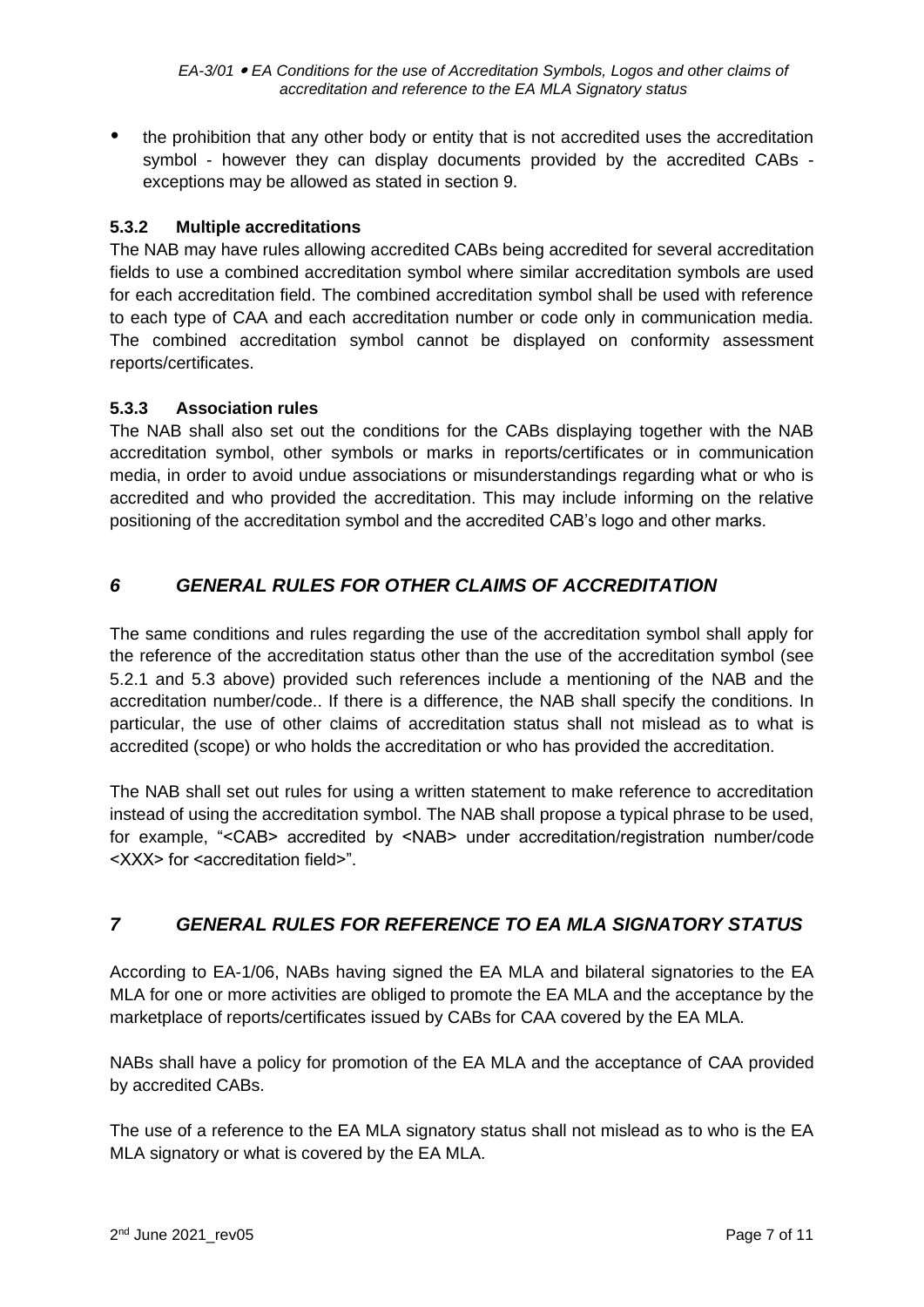# <span id="page-7-0"></span>**7.1 Rules for NABs referring to EA MLA signatory status**<sup>1</sup>

Under the policy adopted by NABs for promotion of the EA MLA it shall be mandatory for the NAB to refer to the EA MLA on accreditation information (see clause 7.8 of ISO/IEC 17011) provided to the CAB on its accreditation. The policy shall contain rules for:

- use of a statement e.g. "EA MLA Signatory" near the NAB logo on accreditation certificates issued to accredited CABs for activities covered by the EA MLA; or
- use of a text referring to the EA MLA on accreditation certificates e.g. "<NAB name> is a signatory of the European co-operation for Accreditation (EA) Multilateral Agreement for accreditation in this field";
- when the accreditation information includes activities that are covered and not covered by the EA MLA, a disclaimer shall be used to identify the activities covered by the EA MLA.

The NAB policy shall also contain rules for reference to the EA MLA on letterheads, promotional materials and publications etc.

# <span id="page-7-1"></span>**7.2 Rules for CABs referring to EA MLA signatory status of the NAB**

NABs are encouraged to develop a policy allowing accredited CABs to make a reference to the EA MLA on accredited reports/certificates. The policy shall at least contain provisions which specify how accredited CABs may refer to the EA MLA by including a statement or text reference to the EA MLA on accredited reports/certificates issued to clients. A policy allowing accredited CABs to refer to the EA MLA shall contain rules for the use of:

- Reference to the EA MLA by a statement in combination with the NAB accreditation symbol for example "EA MLA Signatory";
- Combination of text reference to accreditation and reference to the EA MLA, for example "<CAB> accredited by <NAB> under registration number/code <XXX> for <accreditation field> covered by the EA MLA".

Reference to the NAB's EA MLA signatory status shall be restricted to accredited reports/certificates under the signed EA MLA activity(ies).

# <span id="page-7-2"></span>*8 RULES FOR USE OF ACCREDITATION SYMBOL, OTHER CLAIMS OF ACCREDITATION AND/OR REFERENCE TO NAB'S MLA SIGNATORY STATUS BY ACCREDITED BODIES*

# <span id="page-7-3"></span>**8.1 Rights to use**

The NAB shall specify the terms under which accredited CABs are entitled to and expected to use its accreditation symbol and make other claims of accreditation and reference to the NAB's EA MLA signatory status.

 $1$  NABs may also include a reference to the ILAC MRA or the IAF MLA for activities covered under the applicable scopes if the NAB has signed these arrangements/agreements.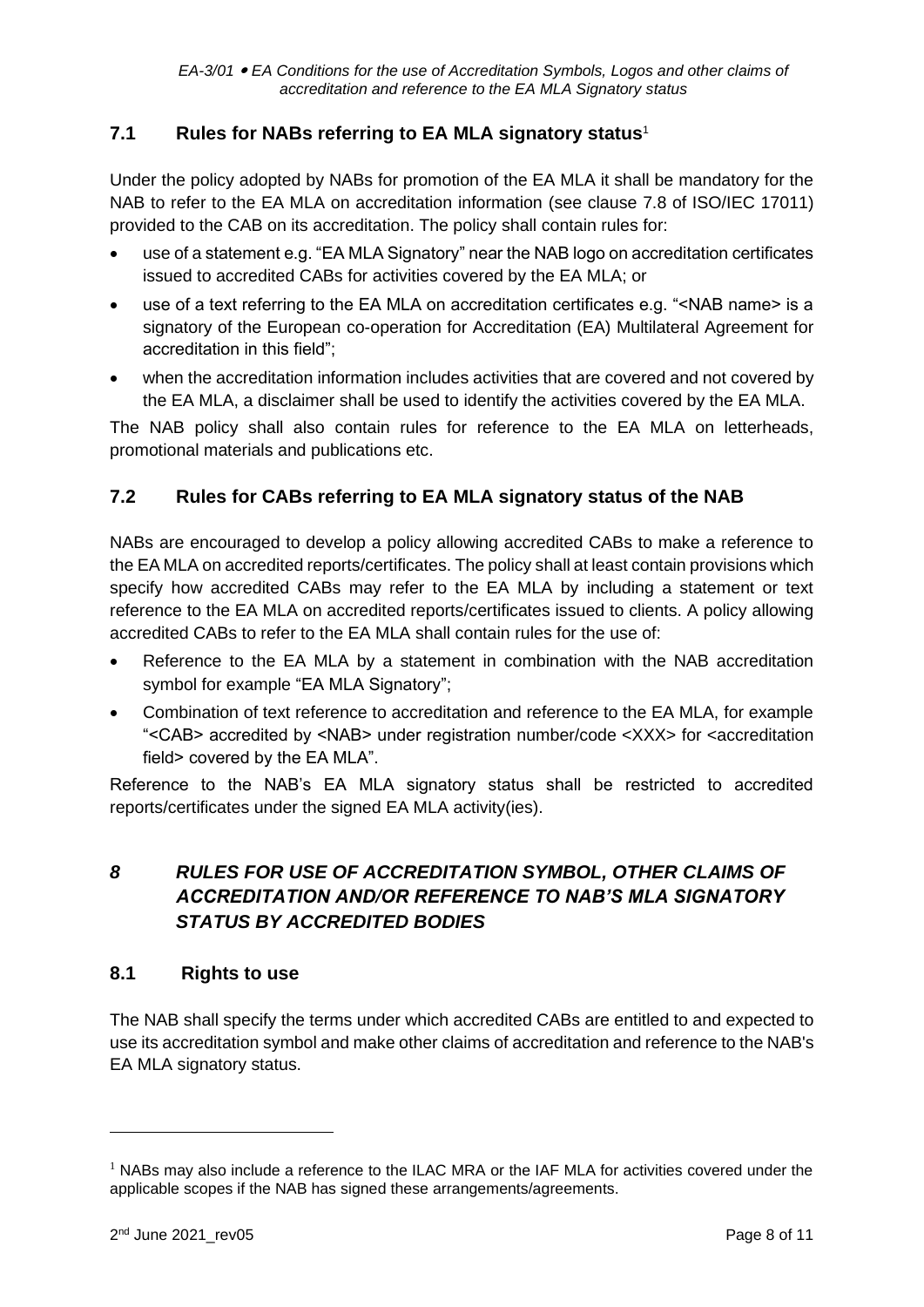To be entitled to use the accreditation symbol and to make reference to the EA MLA signatory status of its NAB, an accredited CAB shall be accredited and comply with the rules set out by the NAB.

Results issued by an accredited CAB without an accreditation symbol or a reference to accreditation cannot claim presumption of conformity with the relevant standards used for the accreditation of CABs, nor with the provisions of the EA MLA.

The accredited CAB shall inform its customers of any undue use or misuse of the accreditation symbol or other claim of accreditation status by its customers and shall take the necessary steps to ensure proper use.

Whenever an accredited CAB operates from several sites among which at least one has not been granted accreditation, only those accredited sites shall be entitled to use the accreditation symbol or make claims of accreditation status. When a common document is issued, a disclaimer printed close to the accreditation symbol shall enable to identify the sites covered by accreditation, for instance: «List of accredited sites and scopes available on request" or "List of accredited sites and scopes available on www….».

An accredited CAB which holds accreditation for only part of its activities may use the accreditation symbol or make claims of accreditation status provided there is no confusion as to which activity of the CAB is accredited.

# **8.1.1 Suspension of accreditation**

The NAB shall have rules specifying that an accredited CAB shall upon suspension, including partial suspension, immediately cease to issue reports/certificates, or labels bearing the accreditation symbol or any type of claims of accreditation and reference to the NAB's MLA signatory status, as well as on any document related to activities falling under its suspended accreditation.

#### **8.1.2 Termination of accreditation**

The NAB shall have rules specifying that upon termination or withdrawal of accreditation, the CAB shall immediately stop making any claim that it is accredited or distributing any document bearing the accreditation symbol or other claims of accreditation and/or reference to the NAB's MLA signatory status.

#### **8.1.3 Non accredited activities**

The NAB shall have rules specifying that accreditation shall not be stated, implied or suggested for non-accredited activities delivered by the CAB.

# <span id="page-8-0"></span>**8.2 Documents and Communication Media**

#### **8.2.1 General rules**

For written claims of accreditation status by accredited CABs, the NAB's rules shall provide a typical phrase to be used preferably without variation (see clause 6).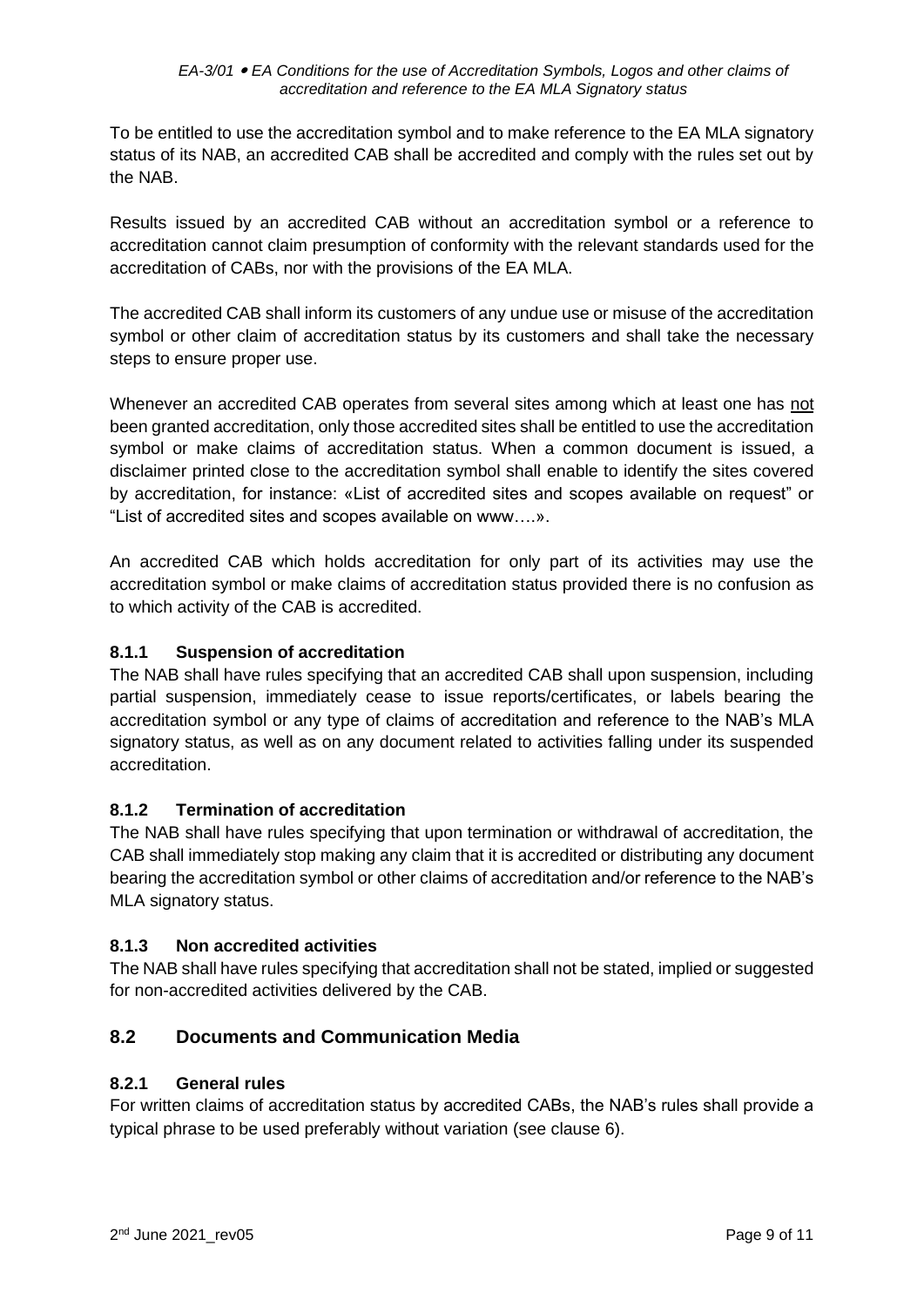For reference to the NAB's EA MLA signatory status, the text shall at least contain information about the EA MLA activity(ies) for which the NAB has signed the EA MLA.

## **8.2.2 Publicity Materials and Websites**

The rules shall set out the conditions under which the accreditation symbol, other claims of accreditation status or NAB's EA MLA signatory status may be used on promotional and publicity material. In essence, they shall permit such a use only on material which refers at least in part to an accredited activity.

#### **8.2.3 Letterheads**

The rules shall set out the conditions under which the accreditation symbol or other claims of accreditation may be used on letterheads.

On commercial documents such as quotations or proposals (including associated stationery) containing CAA which do not fall into the CAB's accreditation scope, it should be clearly and unambiguously identified which CAA are covered by the scope of accreditation and which are not.

However, it is forbidden to use letterheads or other corporate paper bearing the accreditation symbol if none of the CAA mentioned in the document are within the CAB's accreditation scope.

#### **8.2.4 Other uses**

The use of the accreditation symbol and other claim of accreditation and/or NAB's EA MLA signatory status on items other than those described in the NAB rules shall not be discouraged if it is in line with the requirements of ISO/IEC 17011 and it is not forbidden by the relevant legal or regulatory requirements. The CAB shall be invited to seek approval from the NAB prior to any release.

#### <span id="page-9-0"></span>**8.3 Reports and certificates**

#### **8.3.1 General rules**

The rules of the NAB shall set out appropriate requirements to include the accreditation symbol or other claims of accreditation or NAB's EA MLA signatory status on reports/certificates.

The NAB's rules shall not allow use in such a way as to state, imply or suggest that the NAB accepts responsibility for the truthfulness of the conformity assessment results covered by accreditation.

For the accreditation symbol, other claims of accreditation status or reference to the NAB's EA MLA signatory status to be used, reports/certificates shall include accredited results. Results and other outcomes from the accredited and non-accredited CAA shall be clearly distinguished.

The accreditation symbol, other claims of accreditation and/or reference to the NAB's EA MLA signatory status shall not be included in reports/certificates themselves containing no accredited results.